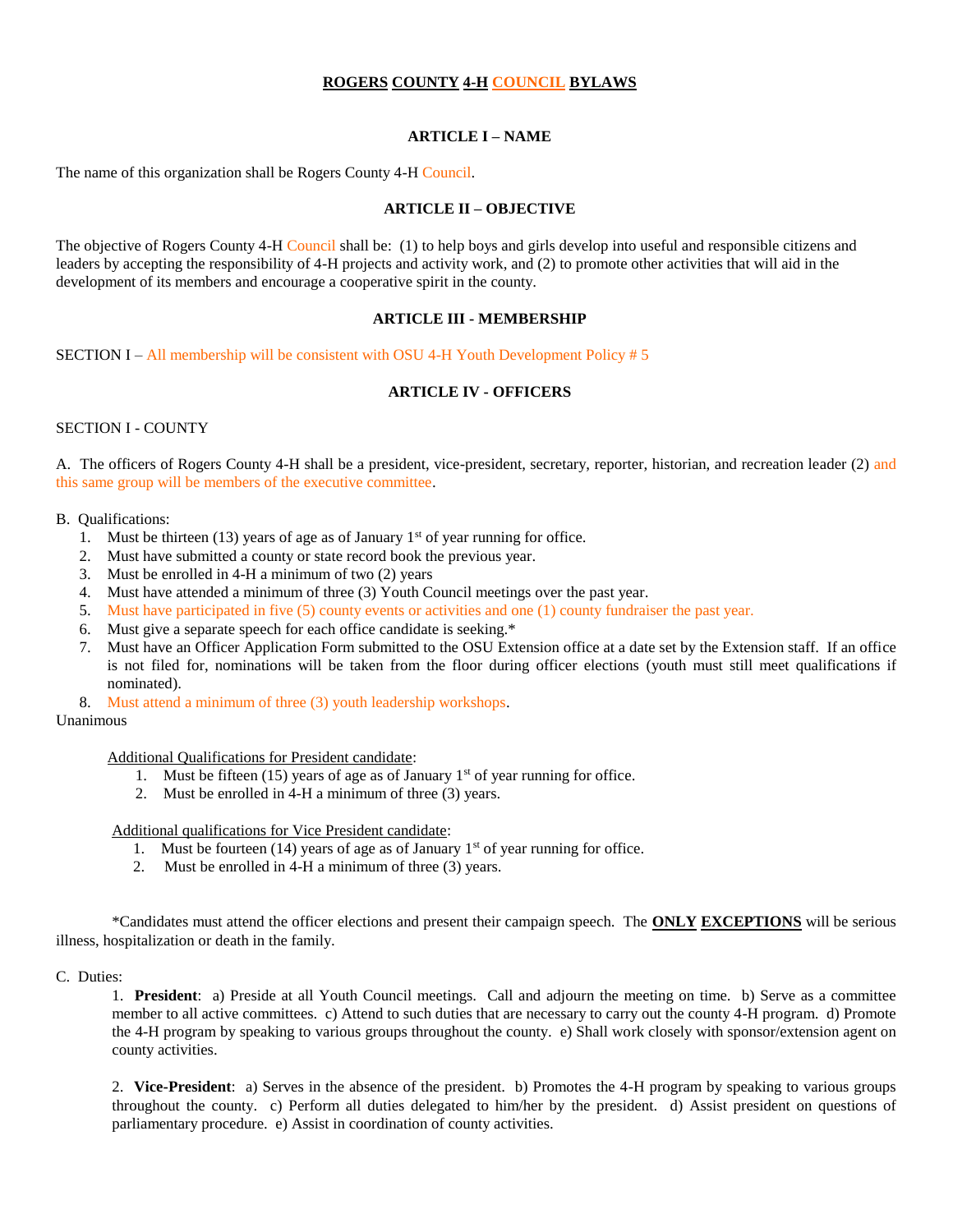3. **Secretary**: a) Record minutes of all county and officer meetings. b) Keep extension staff informed of all business. c) Conduct the official correspondence of organization and be responsible for county thank you notes. d) Shall keep in order and provide for all to observe a written record of county meetings. These records will be passed to the county historian at the end of term and become a part of the historian book. e) Perform duties delegated by the president.

4. **Reporter**: a) In charge of publishing the county 4-H news, and soliciting assistance and cooperation from others. b) Has in possession and is responsible for county camera. Must bring to each event for photos of activity to distribute to media. c) Work actively with 4-H local reporters throughout the county to communicate the 4-H story. d) Supplies the District Reporter with news of county activities. e) Responsible for articles for promotion of National 4-H Week.

5. **Historian**: a) Works with county 4-H clubs to obtain pictures and stories for history of county activities. b) Obtains written minutes of county meetings from county secretary to be placed in historian book at end of term. c) Shall bring historian book to county council and have displayed for all to see. d) At end of term passes historian book in completed condition to extension office for display and safekeeping.

6. **Recreation Leaders**: a) Assist with group recreation on a county level (including Cloverbuds) and at any time that is considered part of the 4-H program in the county. b) Assist in the training of local recreation leaders. c) Promote 4-H enthusiasm and the service of recreation leaders, as well as extending open communication with fellow club members.

## D. Election:

- 1. County officers shall be elected by a majority vote of three (3) qualified voting delegates from each Project or Organizational club in addition to the executive committee of the County Youth 4-H Officers. The County Youth President shall vote only in case of a tie.
- 2. Elections will be held at an annual meeting in the spring as designated by the Extension office.
- 3. Candidates for office must file for county office two (2) weeks before elections file at the County Extension Office.
- 4. Campaign speeches must be given at the county elections.
- 5. Candidates for recreation leaders will lead one short song or game in addition to the campaign speech.
- 6. Voting will be done by written ballot.
- 7. The county 4-H youth officers shall be responsible for filing a vacancy on the office team with the supervision of the county 4-H Educator and/or adult officers.
- 8. Any officer missing three (3) meetings will be replaced with the supervision of the county 4-H Educator and/or adult officers.

Voting Delegates & Alternates: It is the responsibility of the Organizational Leader and club membership to select individuals for delegates and alternates. It is strongly recommended that individuals for delegates and alternates be elected by club membership.

## E. TERM OF OFFICE:

- 1. The term of office for all county youth and adult officers will be for one (1) year.
- 2. Youth and Adults may not serve consecutive terms in the same office.
- 3. It shall be the obligation of each officer to attend all Youth Council meetings and required events. Any officer missing three (3) times shall be removed from office

## F. TREASURER

1. The Volunteer Council Treasurer shall handle the finances for the county youth council.

# **ARTICLE V – ORDER OF BUSINESS**

The order of business for all county meetings shall follow the current Parliamentary Procedures OSU Fact Sheet.

# **ARTICLE VI – ROGERS COUNTY 4-H YOUTH COUNCIL**

# Section I: Youth Council

A. Objectives:

- 1. To provide an opportunity for youth to be involved in planning and carrying out the 4-H program in Rogers County.
- 2. To provide an opportunity for youth to express the needs and interests of their own age group.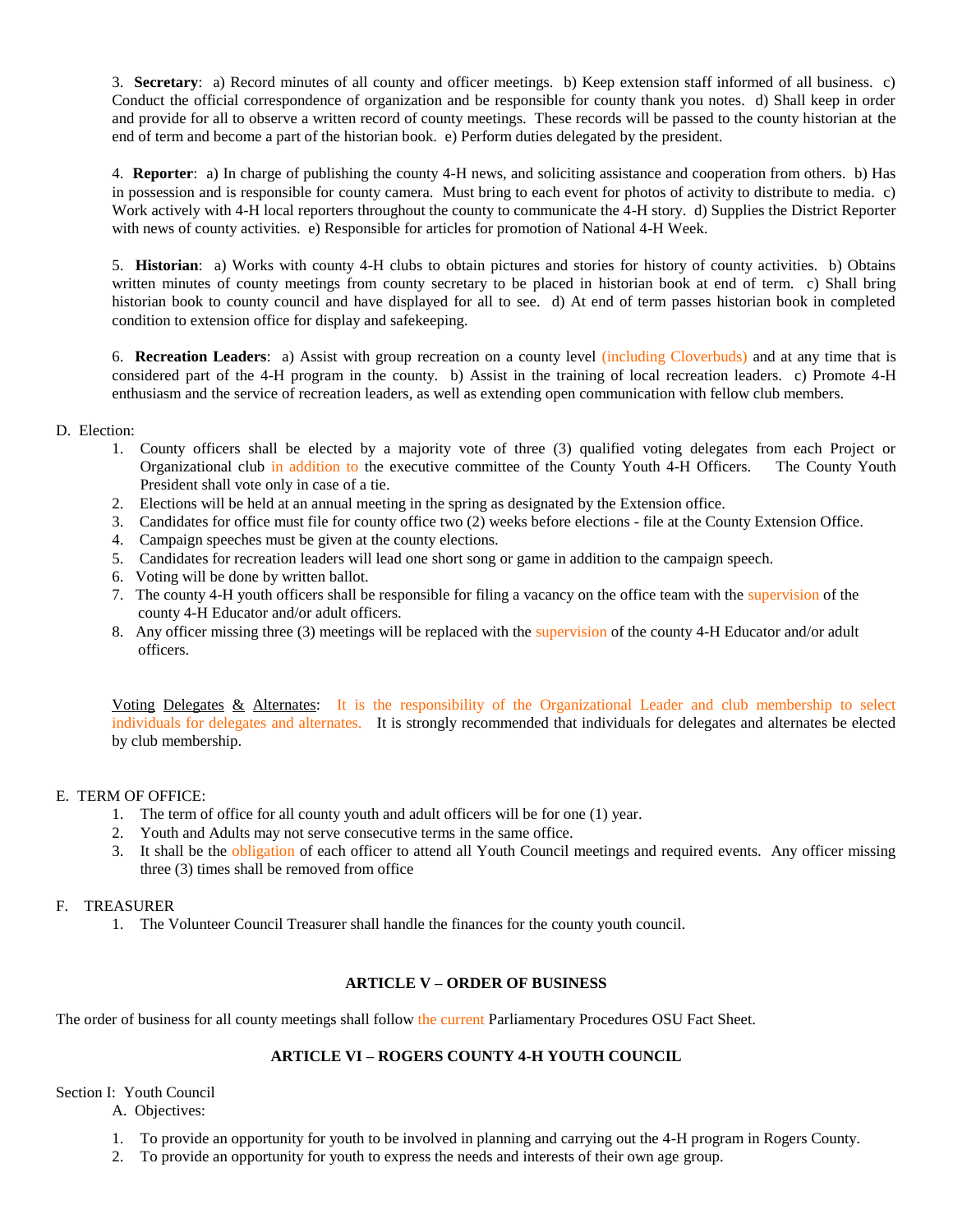- 3. To provide an opportunity for youth to have experience in specific training such as parliamentary procedure, officer training, teen leader programs, etc…
- 4. To establish and maintain a partnership with the Volunteer Council.

### B. Council Organization

The membership shall consist of the county 4-H officers, county club officers and any 4-H member irrespective of race, color, national origin, gender, religion, age, disability, marital status or membership in any other organizations. Membership shall be entitled to full voting privileges. The Youth Council President shall vote only in case of a tie.

C. Officers

 The Youth Council officer team shall be made up of the individuals elected to the positions of the County 4-H Officers.

## **ARTICLE VII – ROGERS COUNTY 4-H VOLUNTEER COUNCIL**

### Section I: Volunteer Council

- A. Objective:
- 1. To function as a cooperating group to plan and promote all county 4-H events/activities.
- 2. To aid county 4-H Educator in maintaining an acceptable 4-H awards program.
- 3. To aid in securing financial support for the Rogers County 4-H Foundation and activities, events or awards sponsored by the Volunteer Council for the Rogers County 4-H Program.
- 4. To assist and cooperate with the county 4-H Educator in developing, coordinating, and carrying out the 4-H program within the county.
- 5. Aid and support events or activities of the Youth Council.
- B. Council Organization
- 1. Membership shall consist of the adult county officers, organizational leaders and certified volunteers with each member having voting privileges. The County Adult President shall vote only in case of a tie.
- 2. Parents are encouraged to attend.
- 3. County Extension Staff shall be ex-officio members of the council.
- 4. The council shall consult with the Extension 4-H Educator concerning any committees that are deemed necessary to carry out the objectives of the Volunteer Council.
- C. Officers
- 1. The officers shall be President, Vice President and Secretary/Treasurer and will be members of the executive committee.
- 2. Only certified volunteers may run for office. (All nominations will be taken from the floor during adult elections).
- 3. Only certified volunteers may vote during adult officer elections. The County Adult President shall vote only in case of a tie.
- 4. Officers shall be elected by majority vote at an annual meeting set by the Extension office.
- 5. Any vacancy of officers shall be filled by election at the next regular meeting after such vacancy occurs, except that the Vice President shall succeed to the office of President.
- D. Adult Officer Responsibilities
- 1. President: a) Preside over Volunteer Council meetings; b) Appoint committee chairpersons when necessary; c) Work closely with county 4-H Educator on county 4-H program; d) Achievement ceremony responsibilities; e) Serve as exofficio member of county committees.
- 2. Vice-President: a) Shall serve in the absence of the President; b) Perform duties as designated by the President; c) Assist with county activities.
- 3. Secretary/Treasurer: a) Shall keep accurate minutes of all meetings and submit a copy to the OSU Extension Center promptly; b) Handle necessary correspondence; c) Work with the Extension 4-H Secretary to keep accurate financial records of the Volunteer Council account and give report at council meetings. Be available to sign checks when necessary; d) Submit statement of financial activity and copy of proposed budget to the Rogers County 4-H Foundation annually.

## **ARTICLE VIII – MEETINGS**